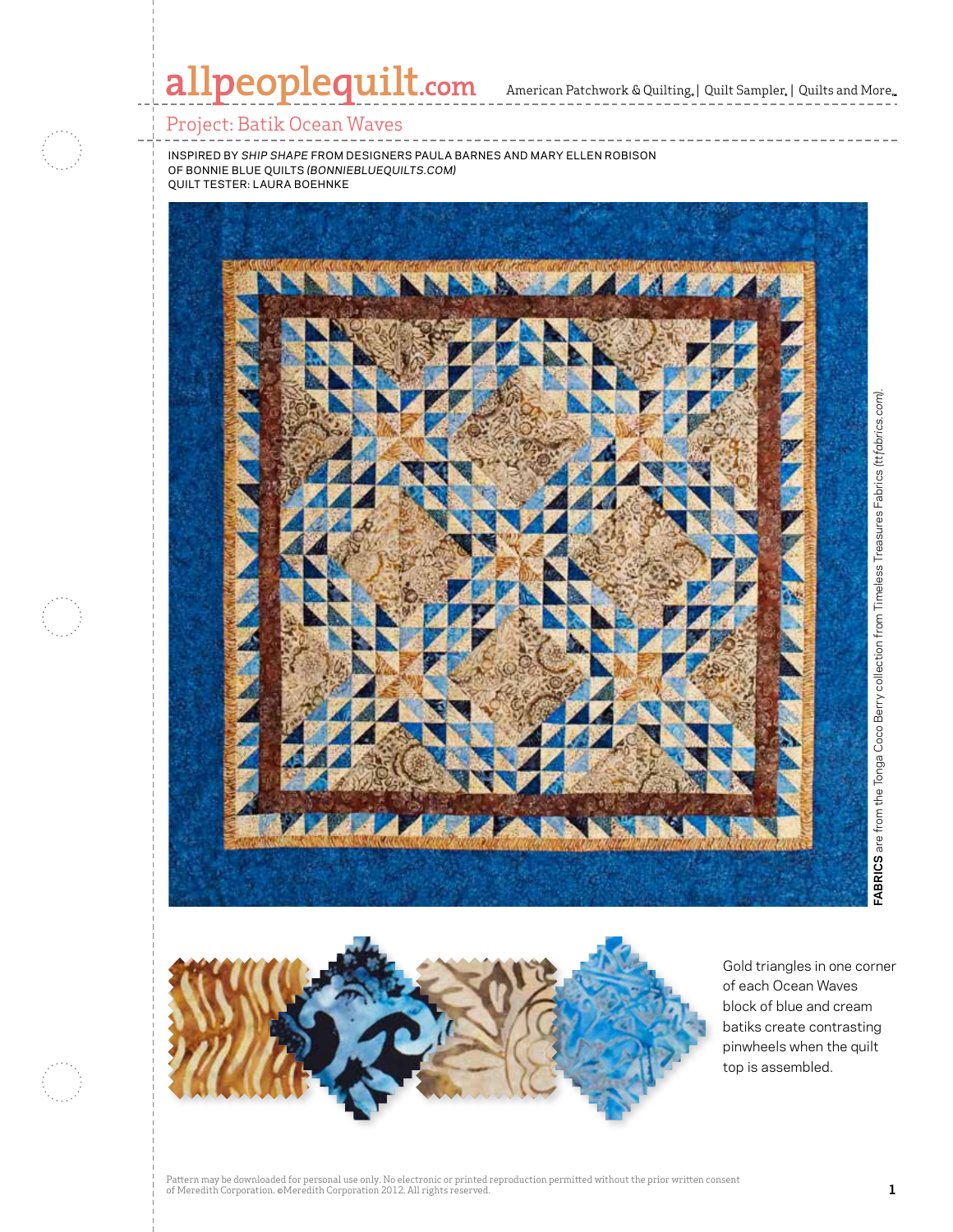Project: Batik Ocean Waves

#### Materials

- **<sup>•</sup>** 1½ yards cream batik (blocks, border No. 2)
- **<sup>■</sup>** 11⁄3 yards total assorted blue batiks (blocks, border No. 2)
- **3/8** yard golden tan batik (blocks, border No. 3)
- **7/8** yard light brown batik (blocks)
- **•**  1⁄2 yard dark brown batik (border No. 1)
- **•**  13⁄4 yards dark blue batik (border No. 4, binding)
- **3%** yards backing fabric
- **•**  69" square batting

Finished quilt: 601/2" square Finished blocks: 10" square

Quantities are for 44/45"-wide, 100% cotton fabrics. Measurements include  $\frac{1}{4}$ " seam

allowances. Sew with right sides together unless otherwise stated.

### Cut Fabrics

Cut pieces in the following order.

**From cream batik, cut:**

- **•**  148—27⁄8" squares
- 24—27<sup>/8</sup> squares, cutting each in half diagonally for 48 small triangles total
- 4-2<sup>1</sup>⁄<sub>2</sub>" squares for border No. 2
- **From assorted blue batiks, cut:**
- **•**  138—27⁄8" squares
- 24–2% squares, cutting each in half diagonally for 48 small triangles total
- **From golden tan batik, cut:**
- **•**  10—27⁄8" squares
- 5-11⁄2×42" strips for border No. 3
- **From light brown batik, cut:**
- 16–6% squares, cutting each in half diagonally for 32 large triangles total
- **From dark brown batik, cut:**
- 5-21⁄2×42" strips for border No. 1
- **From dark blue batik, cut:**
- 7-51⁄2×42" strips for border No. 4
- 7-21⁄2×42" binding strips

#### Assemble Triangle-Squares

- **1.** Use a pencil to draw a diagonal line on wrong side of each cream batik 27⁄8" square.
- 2. Place a marked cream batik square atop a blue batik 2%" square. Sew 1/4" from each side of drawn line (Diagram 1). Cut pair apart on drawn line to make two triangle units. Press each triangle unit open, pressing seam away from cream batik, to make two blue triangle-squares. Each triangle-square should be 21⁄2" square including seam allowances.
- **3.** Repeat Step 2 to make 276 blue triangle-squares total.
- 4. Using remaining marked cream batik squares and golden tan batik 27⁄8" squares, repeat Step 2 to make 20 golden tan triangle-squares.

#### Assemble Blocks

1. Referring to Diagram 2, lay out two golden tan triangle-squares, 11 blue triangle-squares, three cream batik small triangles, and three assorted blue batik small triangles in five rows. Sew together pieces in each row. Press seams in one direction, alternating direction with each row. Join rows; press seams in one direction.

- 2. Referring to Diagram 3, fold Step 1 unit in half widthwise; unfold and pin or mark center of long edges. Fold two light brown batik large triangles in half and gently press folds (be careful not to stretch bias edges); unfold.
- **3.** Matching center lines, sew light brown batik large triangles to long edges of Step 1 unit to make Ocean Waves Block A (Diagram 4). Press seams toward large triangles. The block should be 10<sup>1/2"</sup> square including seam allowances.
- 4. Repeat steps 1-3 to make four Ocean Waves A blocks total.
- **5.** Using one golden tan trianglesquare, 12 blue trianglesquares, three assorted blue batik small triangles, three cream batik small triangles, and two light brown batik large triangles, repeat steps 1–3 to make Ocean Waves Block B (Diagram 5). Repeat to make 12 Ocean Waves B blocks total.

## Assemble Quilt Center

- 1. Referring to Quilt Assembly Diagram, lay out blocks in four rows, noting rotation of blocks A and B. Sew together blocks in each row. Press seams in one direction, alternating direction with each row.
- 2. Join rows to make quilt center. Press seams in one direction. The quilt center should be 401⁄2" square including seam allowances.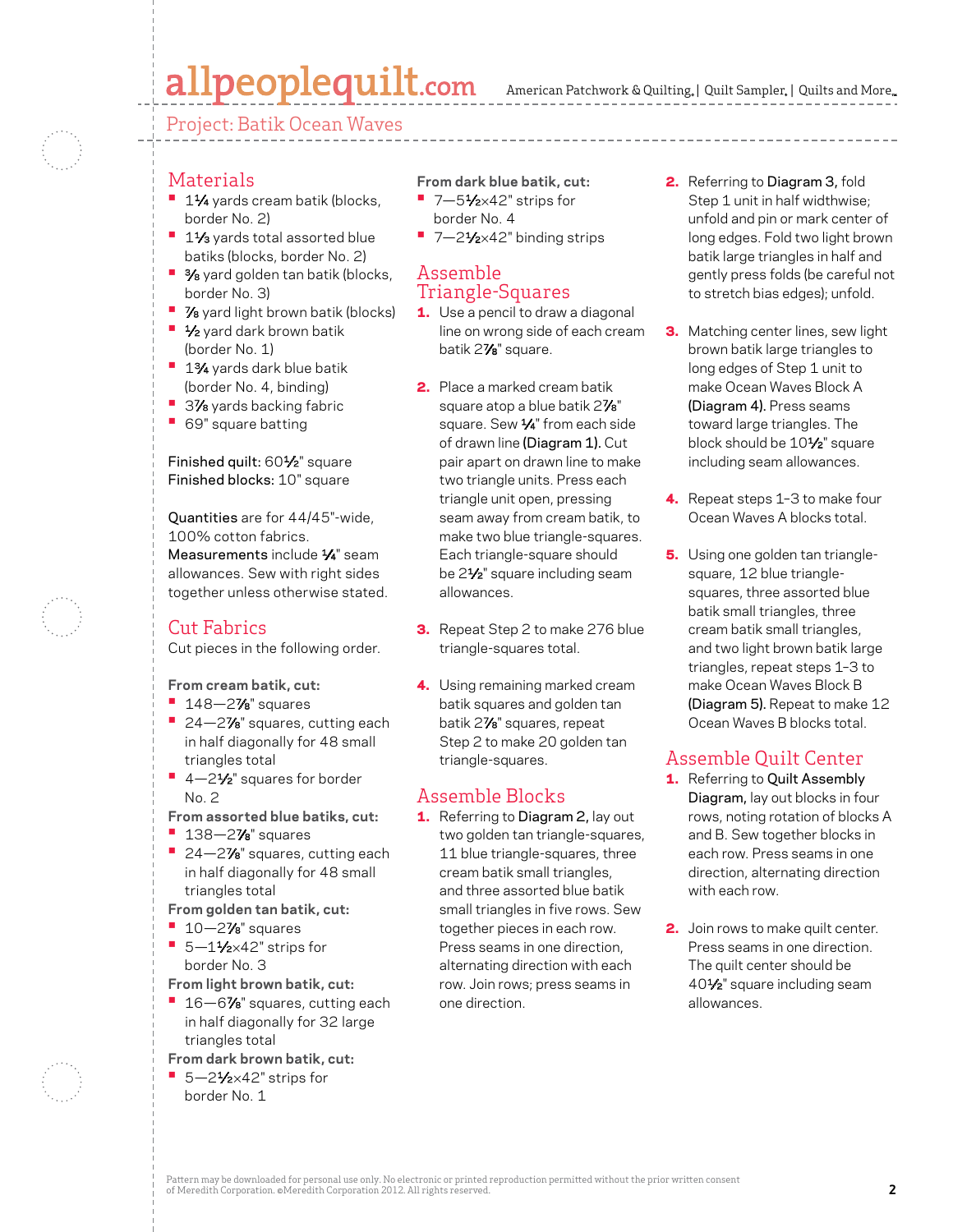Project: Batik Ocean Waves

### Add Border No. 1

- 1. Cut and piece dark brown batik 21/2×42" strips to make:
	- **•** 2—21⁄2×441⁄2" border No. 1 strips
	- **•** 2—21⁄2×401⁄2" border No. 1 strips
- 2. Sew short border No. 1 strips to opposite edges of quilt center. Add long border No. 1 strips to remaining edges. Press all seams toward border.

## Assemble and Add Border No. 2

- 1. Referring to Quilt Assembly Diagram, join 22 blue trianglesquares, noting direction of seam lines, to make a short border No. 2 strip. Press seams in one direction. The strip should be 21/2×441/2" including seam allowances. Repeat to make four short border No. 2 strips total.
- 2. Sew cream batik 2<sup>1</sup>/<sub>2</sub>" squares to each end of two short border No. 2 strips to make two long border No. 2 strips. Press seams toward cream batik squares.
- **3.** Sew short border No. 2 strips to opposite edges of quilt center. Add long border No. 2 strips to remaining edges. Press all seams toward border No. 1. The quilt center should now be 481⁄2" square including seam allowances.

## Add Border Nos. 3 and 4

- 1. Cut and piece golden tan batik 11⁄2×42" strips to make:
	- **•** 2—11⁄2×501⁄2" border No. 3 strips
	- **•** 2—11⁄2×481⁄2" border No. 3 strips
- 2. Sew short border No. 3 strips to opposite edges of quilt center. Add long border No. 3 strips to remaining edges. Press all seams toward border No. 3. The quilt center should now be 501⁄2" square including seam allowances.
- **3.** Cut and piece dark blue batik 51⁄2×42" strips to make:
	- **•** 2—51⁄2×601⁄2" border No. 4 strips
	- **•** 2—51⁄2×501⁄2" border No. 4 strips
- 4. Sew short border No. 4 strips to opposite edges of quilt center. Add long border No. 4 strips to remaining edges to complete quilt top. Press all seams toward border No. 4.

## Finish Quilt

- 1. Layer quilt top, batting, and backing; baste. Quilt as desired.
- 2. Bind with dark blue batik binding strips.









**BLOCK A DIAGRAM 4**



**DIAGRAM 3**



**BLOCK B DIAGRAM 5**

Pattern may be downloaded for personal use only. No electronic or printed reproduction permitted without the prior written consent of Meredith Corporation. ©Meredith Corporation 2012. All rights reserved. **3**